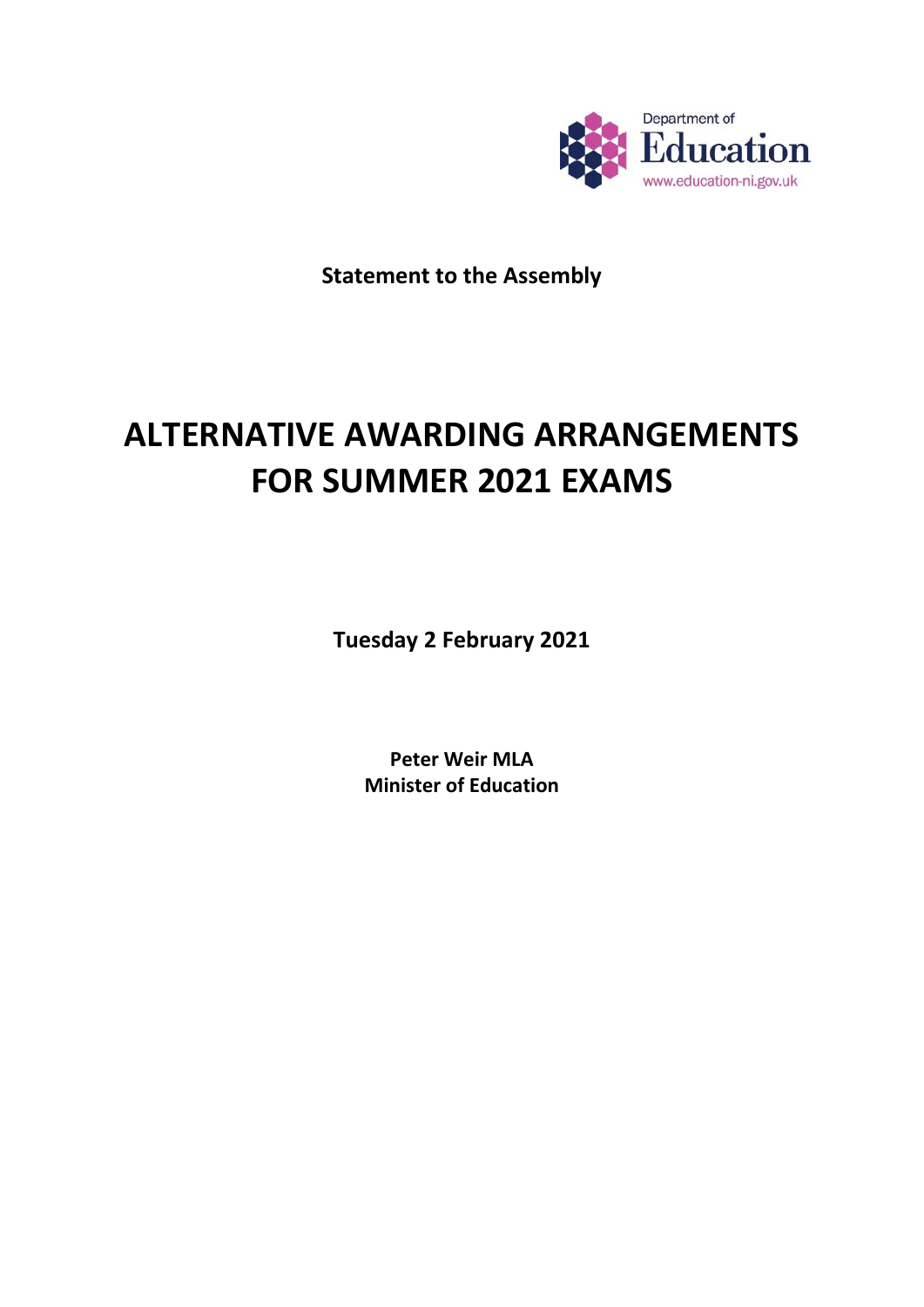With your permission Mr Speaker, I wish to make a statement to outline to this house the arrangements for awarding CCEA qualifications this summer, in the absence of examinations. I will set out arrangements for GCSE, AS, A level, Occupational Studies and CCEA Entry Level and vocationally related qualifications.

As Members will be aware, it was my intention that exams should go ahead this year if at all possible. I previously announced a range of adaptations to the planned examinations to ease the assessment burden on students and take account of the disruption they have experienced. There is no doubt that examinations are the fairest and most robust method for awarding qualifications. It was therefore my hope and expectation that we would be able to deliver these. However, I had to announce, on 6 January, that it was no longer possible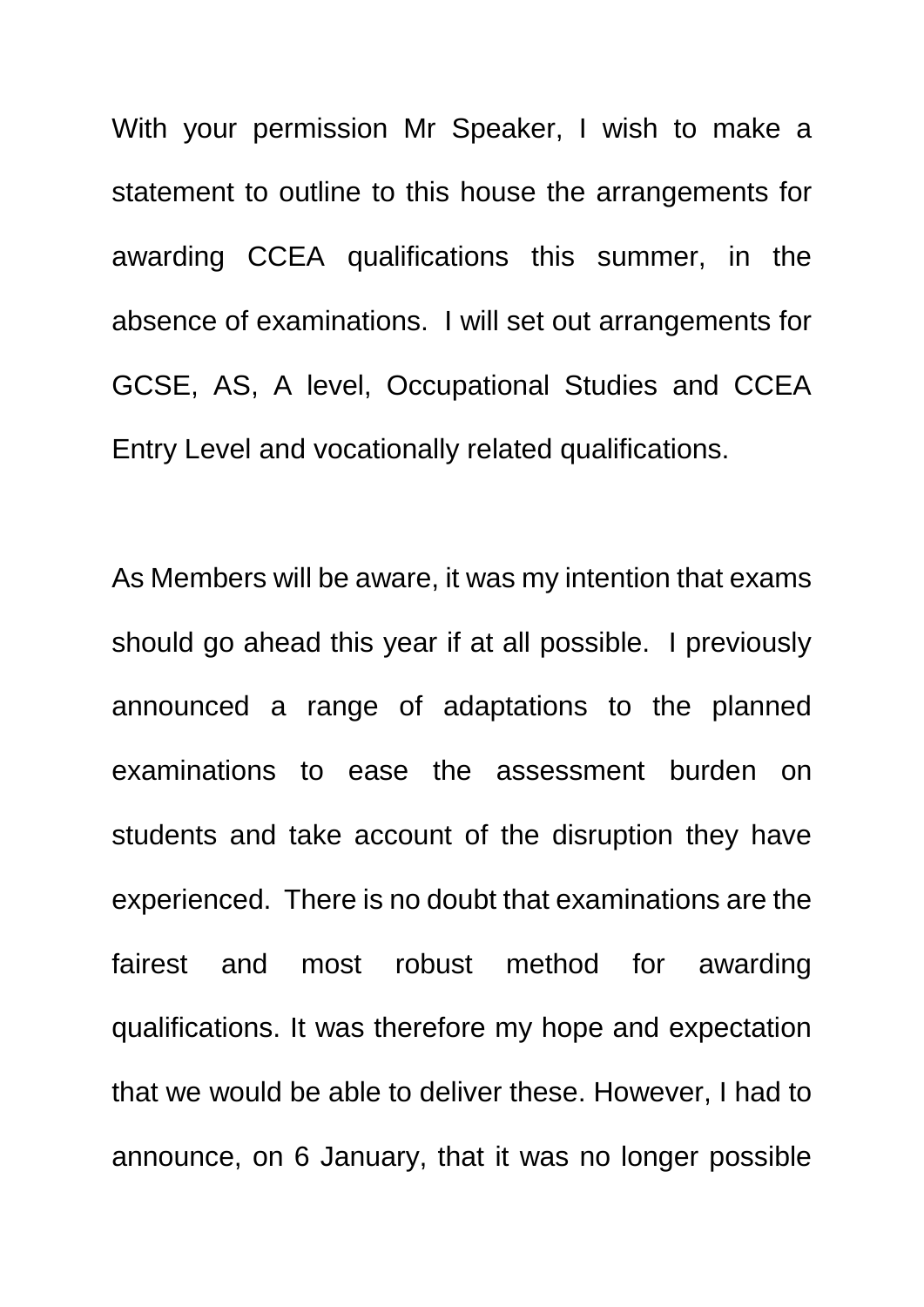for exams to proceed as planned, due to the worsening public health situation.

I am very aware that our young people have been impacted by this whole situation, and many are anxious about their future. My priority is therefore to ensure that those who are taking qualifications in 2021 will not be disadvantaged by the COVID-19 outbreak. I hope that the details I will lay out today will help ease some of those anxieties and provide the clarity needed so that students can move forward.

However, there is a careful balance to be struck between facilitating progression and ensuring that learners are fully prepared for the next stage of their lives be that in education, training or employment. Of equal importance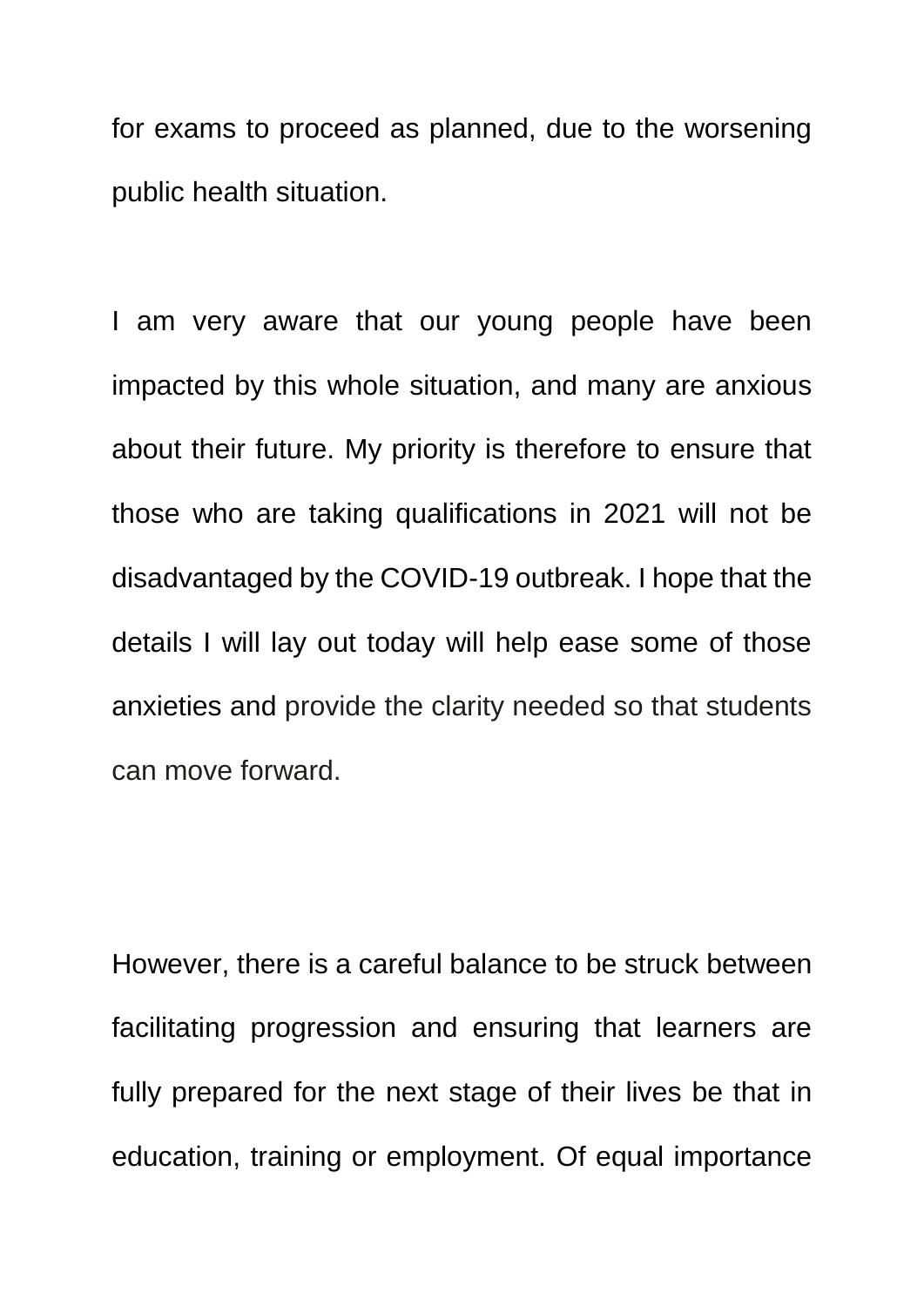to the awarding of grades, is that we find a way to maximise the remaining time in the school year for learning and teaching and that we support young people to acquire the knowledge of content, skills and understanding they need to advance to their chosen next stage.

It is therefore vital that schools continue, as far as possible, to teach the content essential for progression, and I would encourage every young person to remain engaged in their education, whether this be face to face in the classroom or remote learning, right up to the end of the academic year.

Earlier in the academic year, my officials had instructed CCEA to prepare contingency arrangements that could be deployed should exams have to be cancelled. Since 6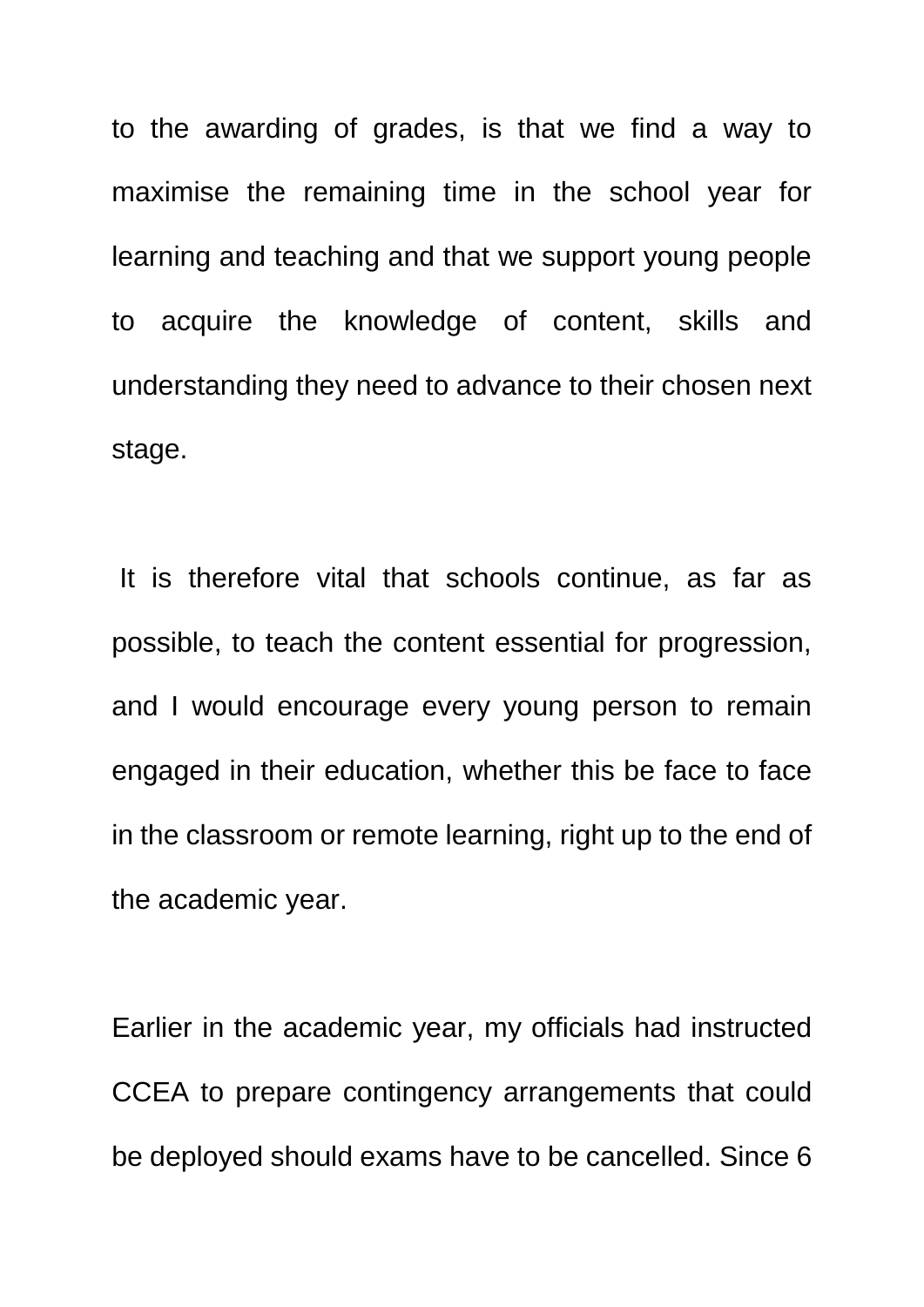January, my officials have been working closely with CCEA to refine those proposals for alternative awarding arrangements. In doing so they have engaged with the Education and Training Inspectorate, as well as a wide range of stakeholders including school leaders, trade unions, managing authorities, parents and, very importantly, young people.

While I had hoped that we would not be in this situation this year, it should be recognised that we are in a better position than we were last March. We have the experience of last year to draw on and lessons have been learnt.

As you will be aware, I pro-actively commissioned an independent review of the 2020 awarding arrangements which was recently completed by Deloitte and which I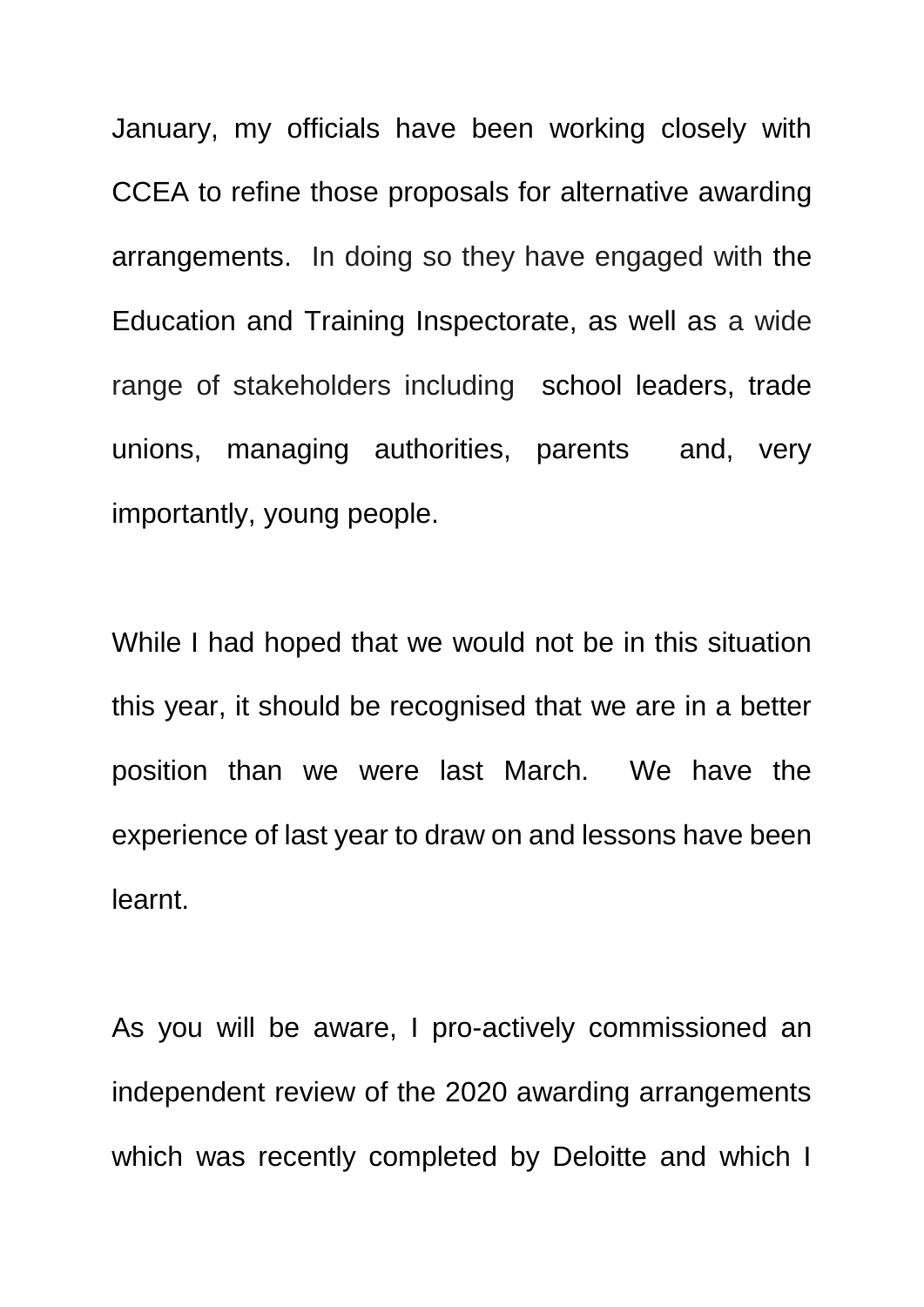published on 8 January. The lessons set out in this report have been taken into account in finalising arrangements for 2021. These include:

- More weight has been given to the professional judgement of teachers.
- This year there will be no statistical standardisation using an algorithm;
- There will be a direct link between the grade awarded and the actual work completed by the learner;
- There remains alignment with the approaches across the other UK jurisdictions;
- Equity and fairness are at the core of the approach which has been developed ; and
- There will be moderation of centre assessments both within and across centres.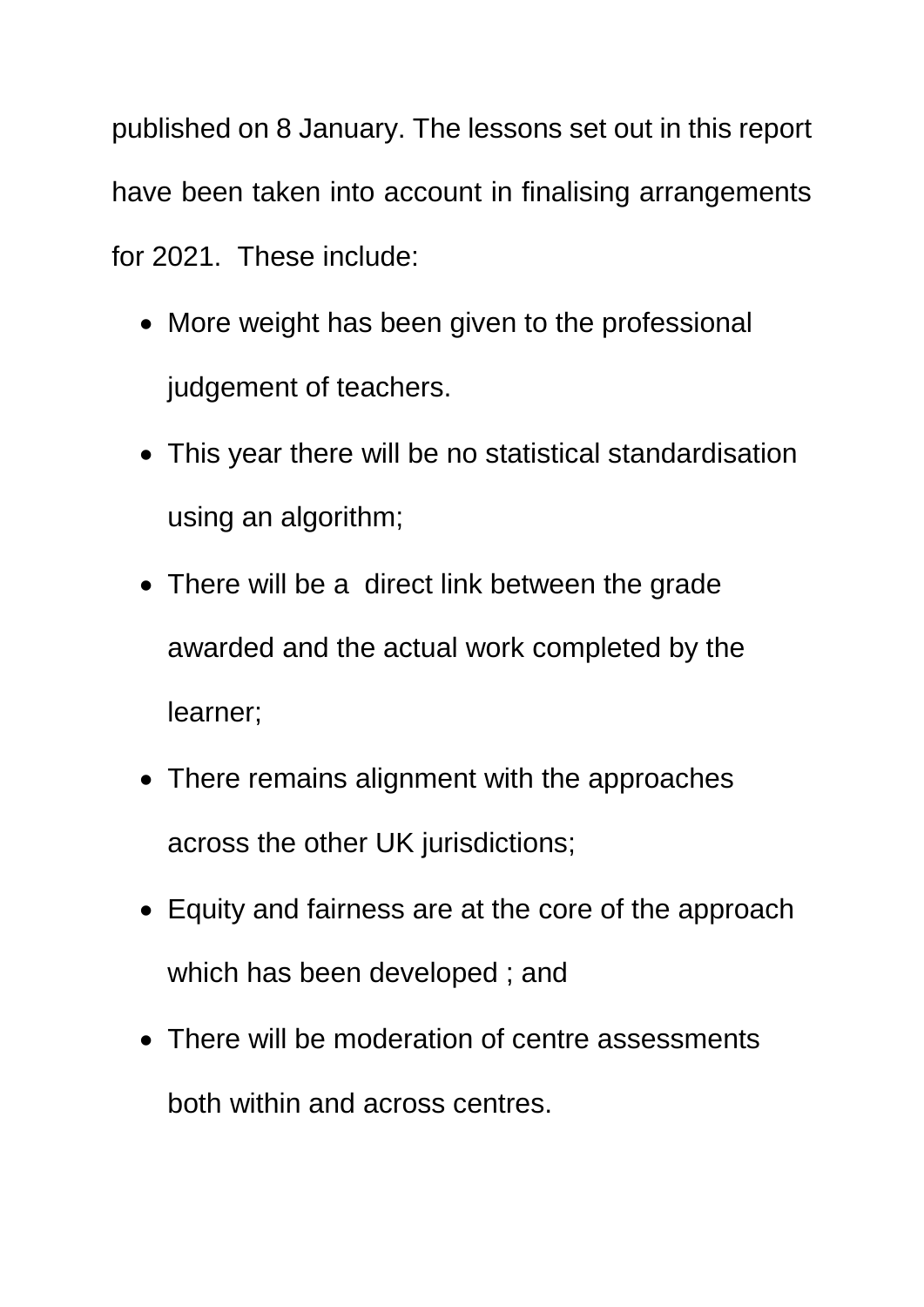In refining arrangements my officials and CCEA have been working to a set of underlying assumptions including:

- All students, including private candidates, who are in their final year of study and due to progress to the next stage of learning or work, will receive a grade;
- focus will be on the establishment and implementation of robust processes so students can receive a fair and accurate grade to allow them to make the right choices in relation to progression;
- Additional training and support will be provided to teachers, heads of departments and heads of centres to assist them in undertaking the assignment of grades. This will also assist with internal and external quality assurance processes with the aim of having more consistency in approaches across centres; and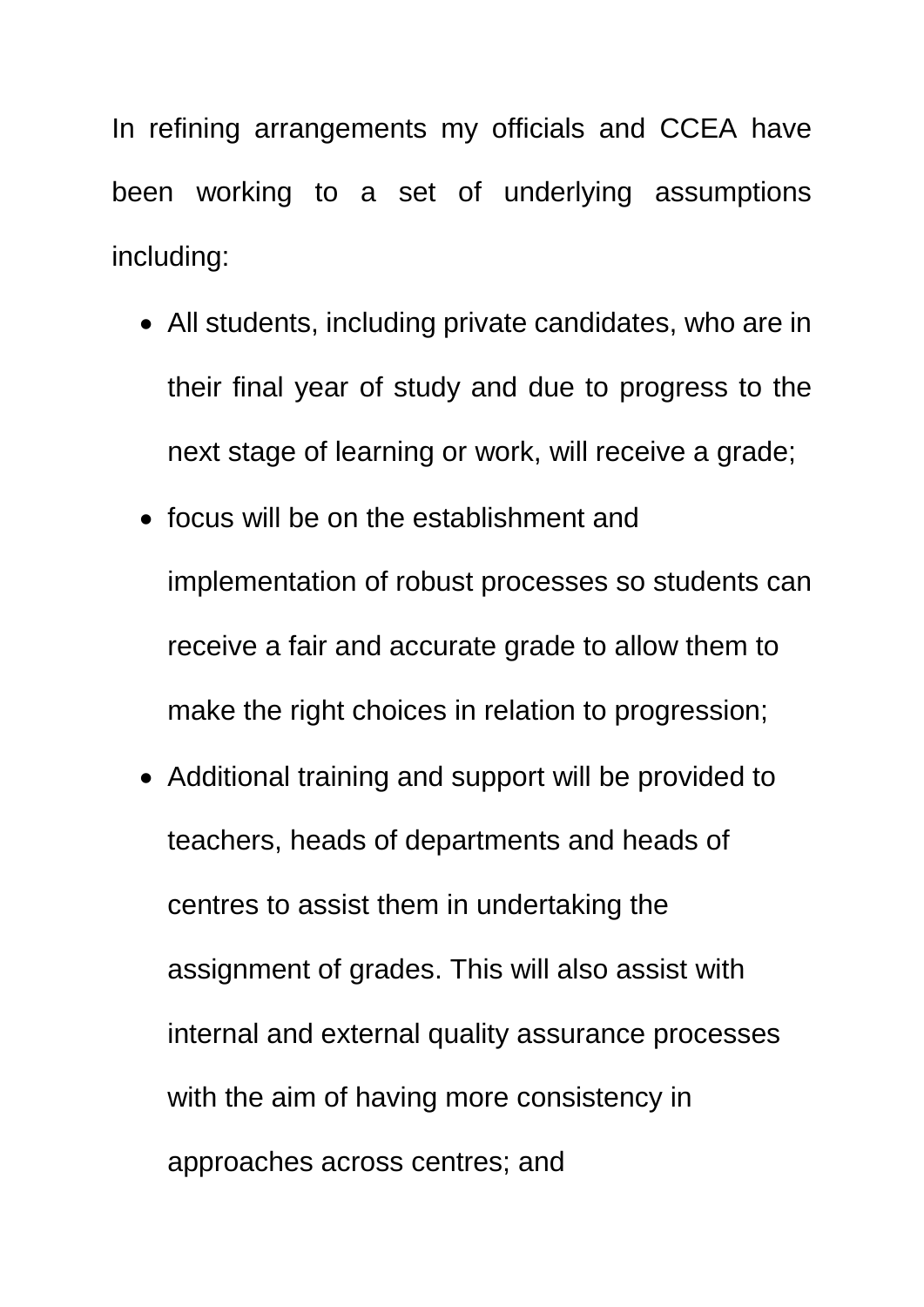• No student should be penalised for being unable to complete any part of a course, including a nonexamination assessment, during a period of school closure or a period of self-isolation.

#### **Standards**

CCEA will not set a statistical ceiling on grades. Each school and college will determine outcomes for its students based on the evidenced standard at which the student is performing. It is likely, however, that across our system overall grade outcomes in 2021 will be broadly similar to those awarded by Centres in 2020.

#### **How will grades be awarded?**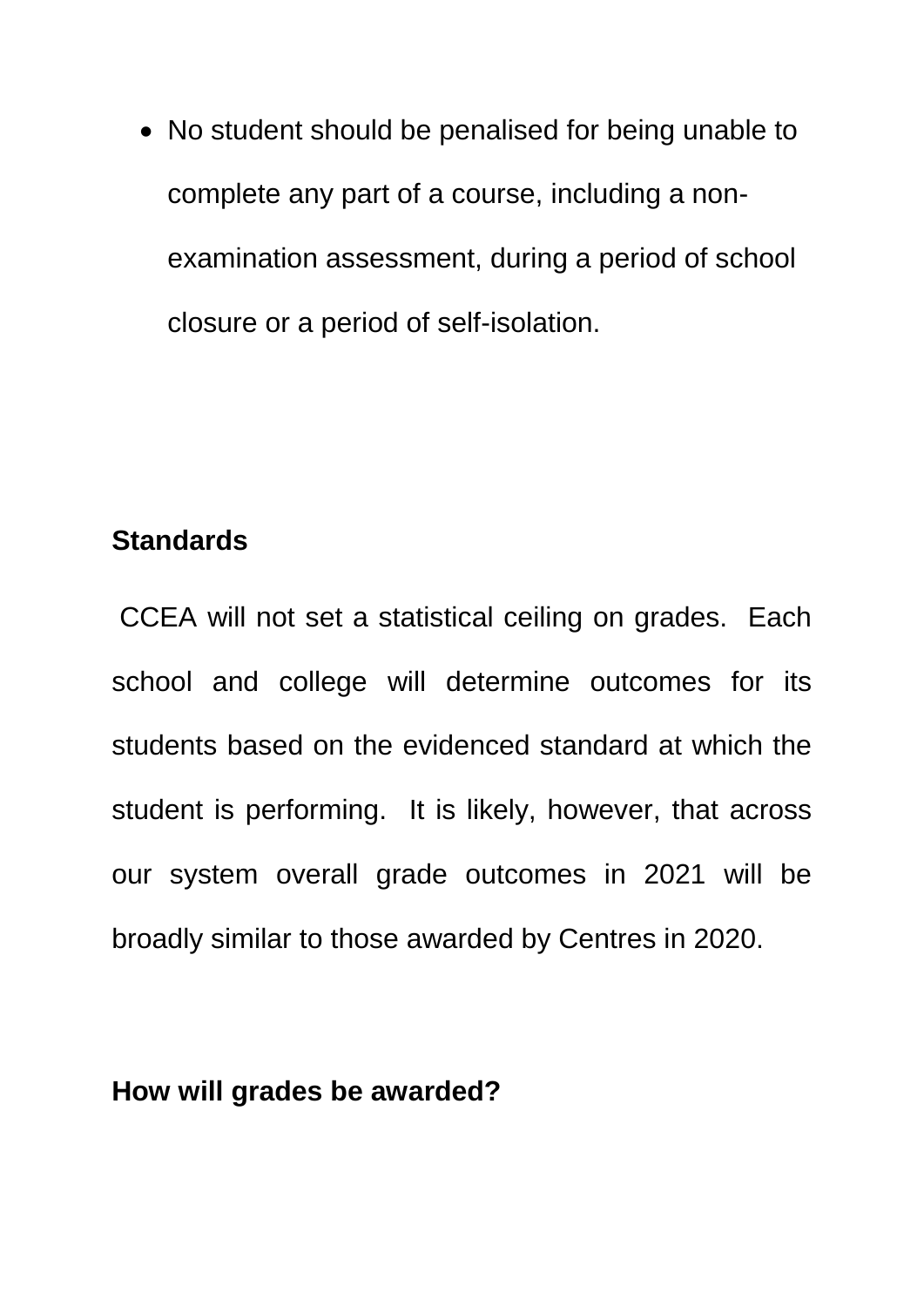Last year we asked schools and colleges to make a judgement as to the grade they expected their students most likely to have achieved in the examinations had they gone ahead. At that time learners had almost completed their courses of study and were well advanced in their preparation for timetabled exams.

It has to be acknowledged that the cohort this year has experienced significant disruption to their education across two academic years and it would therefore be unreasonable to ask teachers to make a judgement about a learner's grade had examination taken place. Centres will therefore be asked to use a range of evidence to arrive at a judgement of the standard at which each learner is performing in the context of the specification being studied. CCEA will provide guidance, support and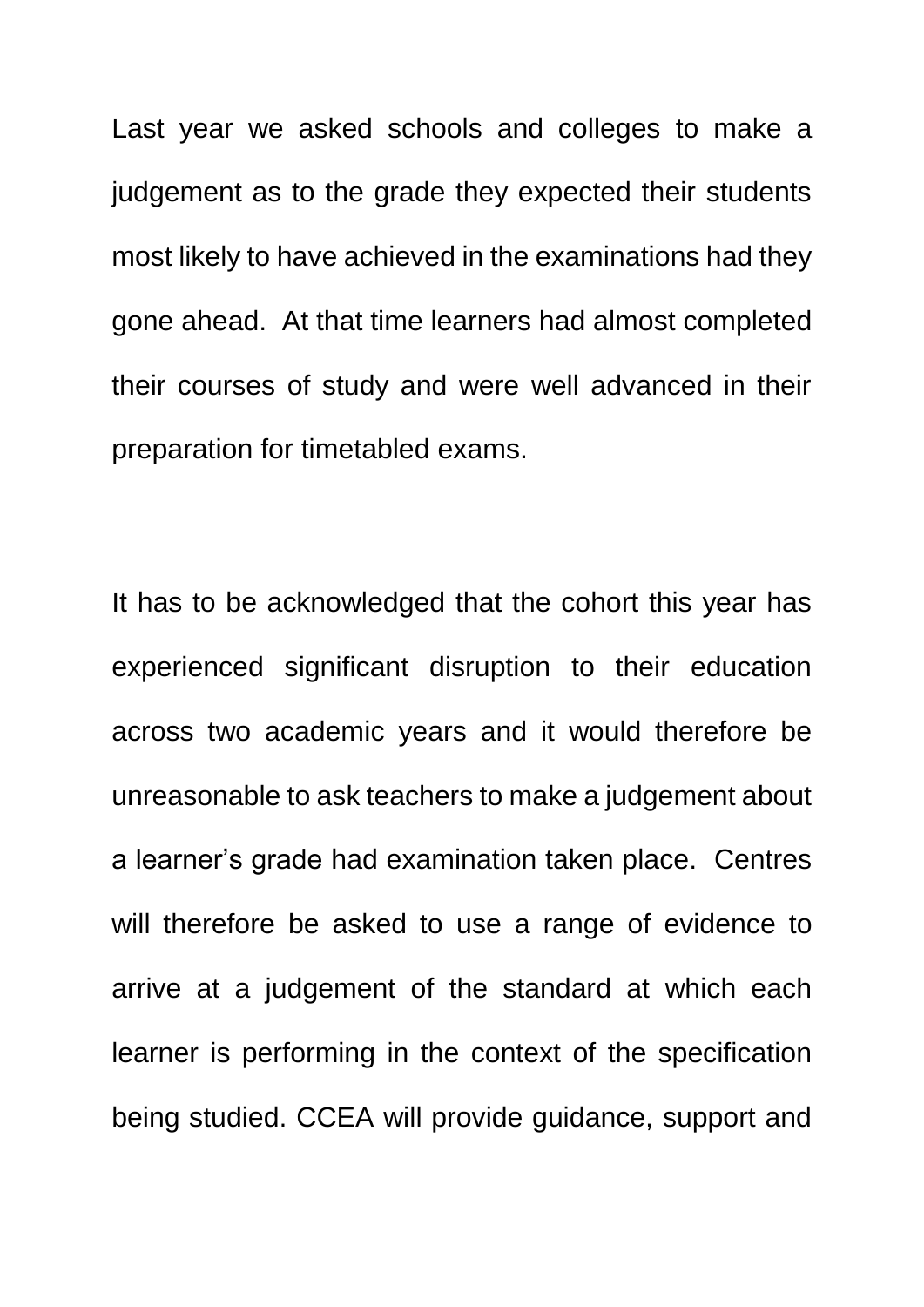training to help teachers make holistic judgements in order to deliver Centre Determined Grades.

We are asking teachers to use the full breadth of evidence available in the context of the specification in order to arrive at a judgement about what each learner knows, understands and can do.

Due to the different degrees of disruption experienced by individuals and across different schools, it will be important that teachers have the flexibility to draw on a range of evidence to inform their judgment. They will therefore be able to draw on evidence generated that relates to any part of the specification.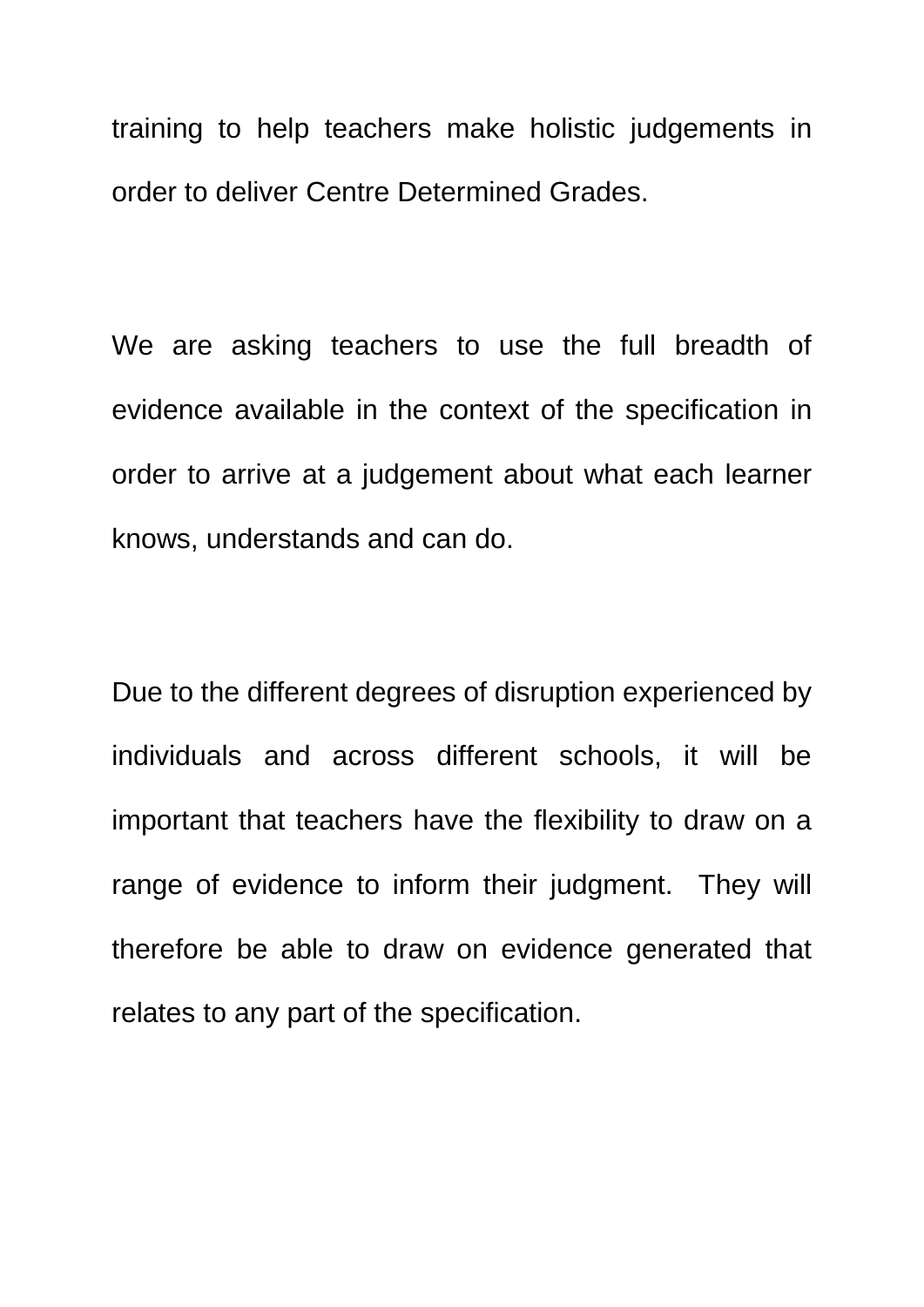To assist teachers in this process, CCEA will also make available to all schools and colleges assessment resources which may be used as part of the broad portfolio of evidence. These resources will be repurposed papers, providing unseen questions and an associated mark scheme.

The use of these resources will be **optional** for schools to support their judgements – they are **not** exams and **should not** be treated as such. The assessment resources can be used alongside a range of other evidence and the emphasis should be on a broad portfolio of evidence and not a single source. If a learner indicates that they want to take an assessment, it is recommended that the school facilitates this request provided that the school feels that the subject content has been covered in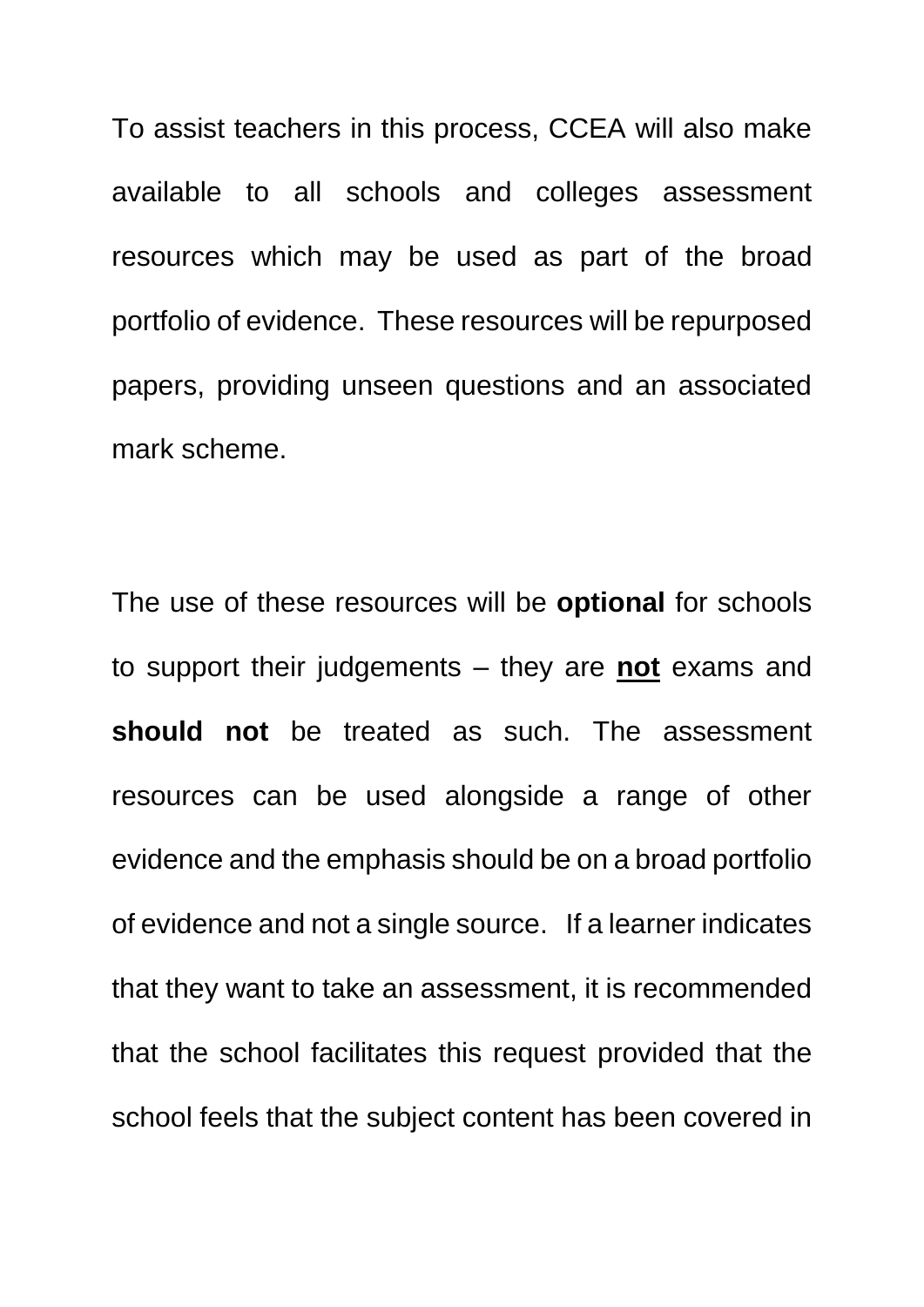a way that enables the learner to complete all or part of the assessment resource.

While assessments using these resources should not be the sole evidence used to support a judgment, there may be exceptional circumstances where this is the only evidence available. For example, in the case of private candidates. Examination centres should ensure that private candidates can be facilitated to take any necessary assessments to ensure there is sufficient evidence on which to award a grade.

**The Process**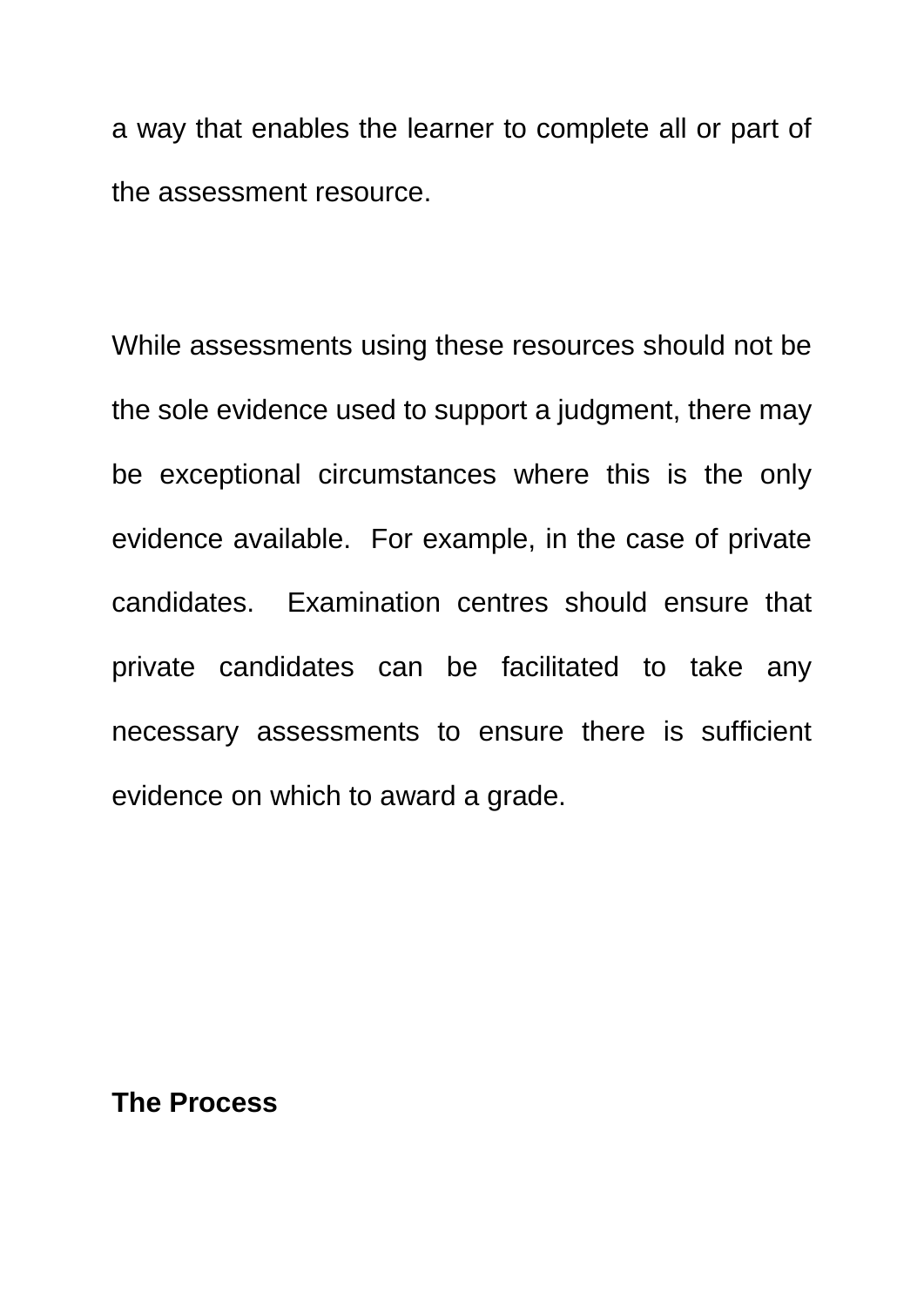There will be a five stage process for awarding GCSEs, AS and A levels this year.

**In stage 1,** training, support and guidance will be provided by CCEA to schools. Guidance will be provided on how to arrive at holistic judgements and evidence that may be used. Schools will develop internal moderations processes and CCEA will provide schools with best practice exemplars. Before moving on to the next stage, the processes schools intend to deploy this year will be reviewed.

CCEA will be issuing guidance to Heads of Centre throughout February, with training commencing during the same period. Schools and colleges have already begun to enrol for this training.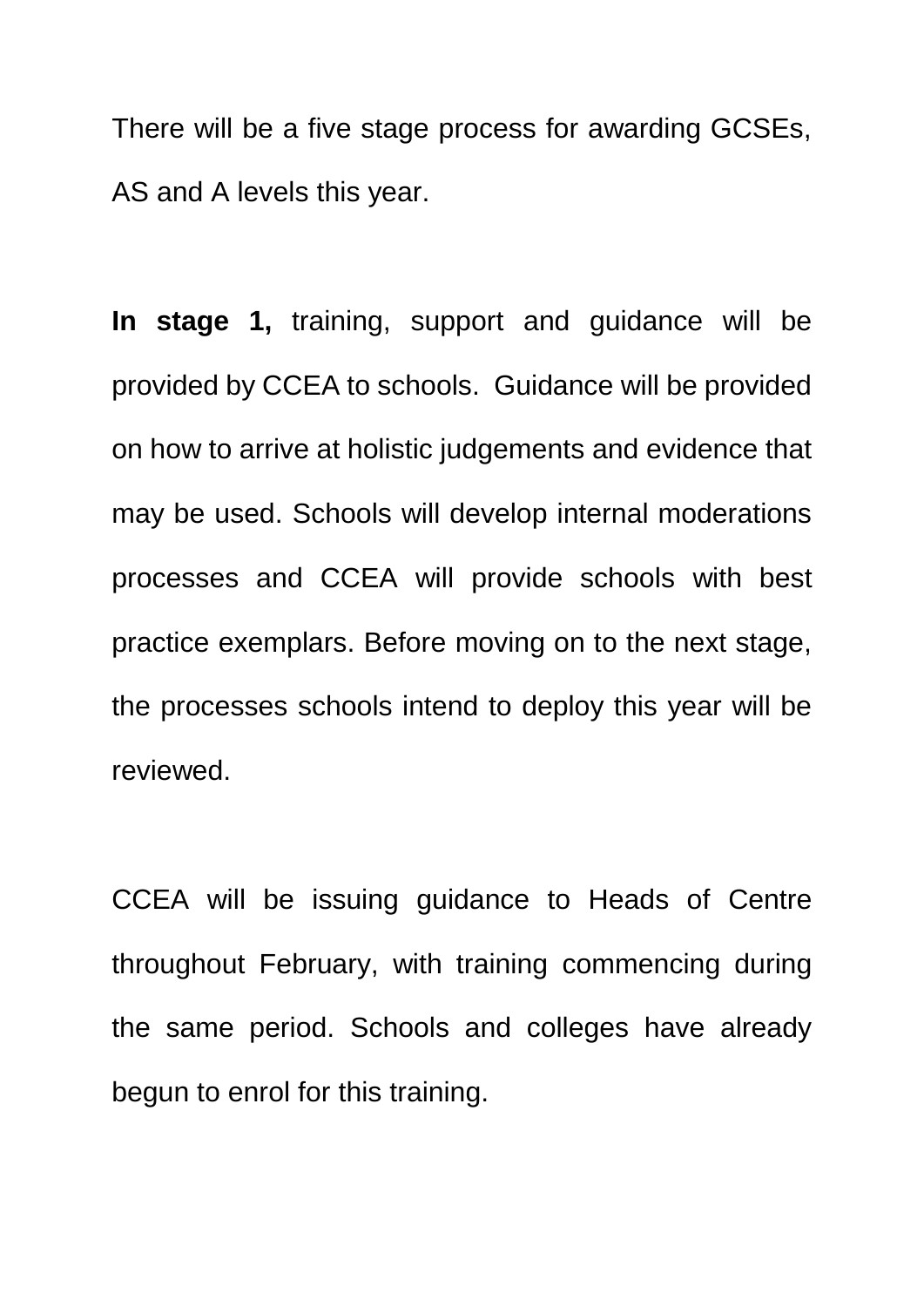### **Stage 2 is the provision of assessment resources and the evidence gathering process.**

In this period, schools will wish to give further opportunities for candidates to demonstrate what they know, understand and can do. Schools can use evidence of students' performance against the specification, and in order to promote ongoing engagement by candidates in teaching and learning during the coming months, schools can utilise evidence from the current period of remote learning, as well as when candidates return to school. In April, to support the evidence gathering process, CCEA will provide schools with assessment resources digitally for all subjects. This will enable schools to begin the process of gathering evidence, including making use of the assessment resources as necessary.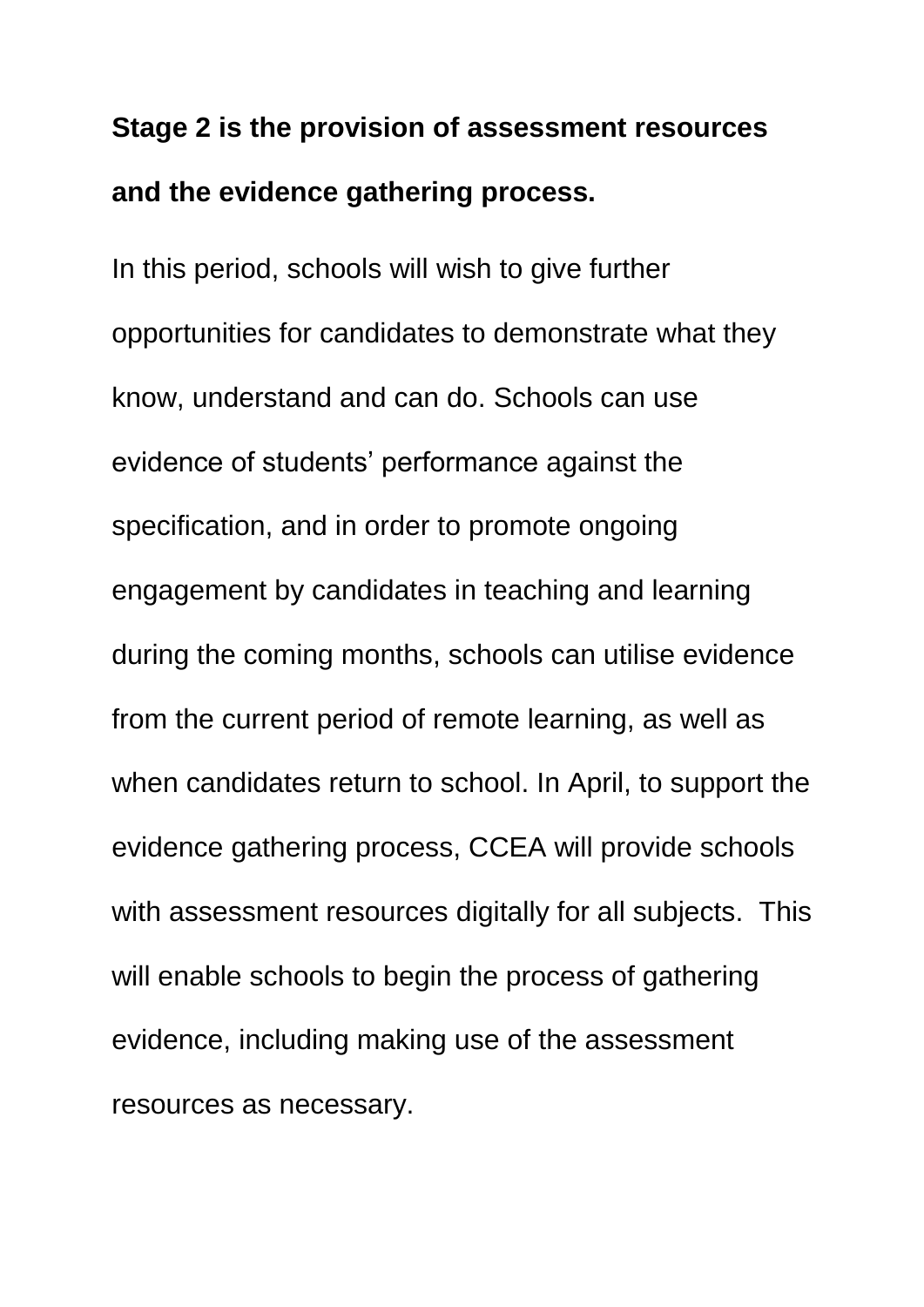## **Stage 3 is the process of determining grades and internal moderation of those grades.**

During the month of May schools will complete the process of determining grades and undertaking internal moderation in line with the plan set out at stage 1 and the guidance and training provided by CCEA.

There is no prescribed weighting for any piece of evidence. Rather, the Centre Determined Grade is the holistic judgement of the standard at which the candidate is performing in the context of the specification that has being studied.

Centre determined grades must be submitted to CCEA towards the end of May. These are not candidates' final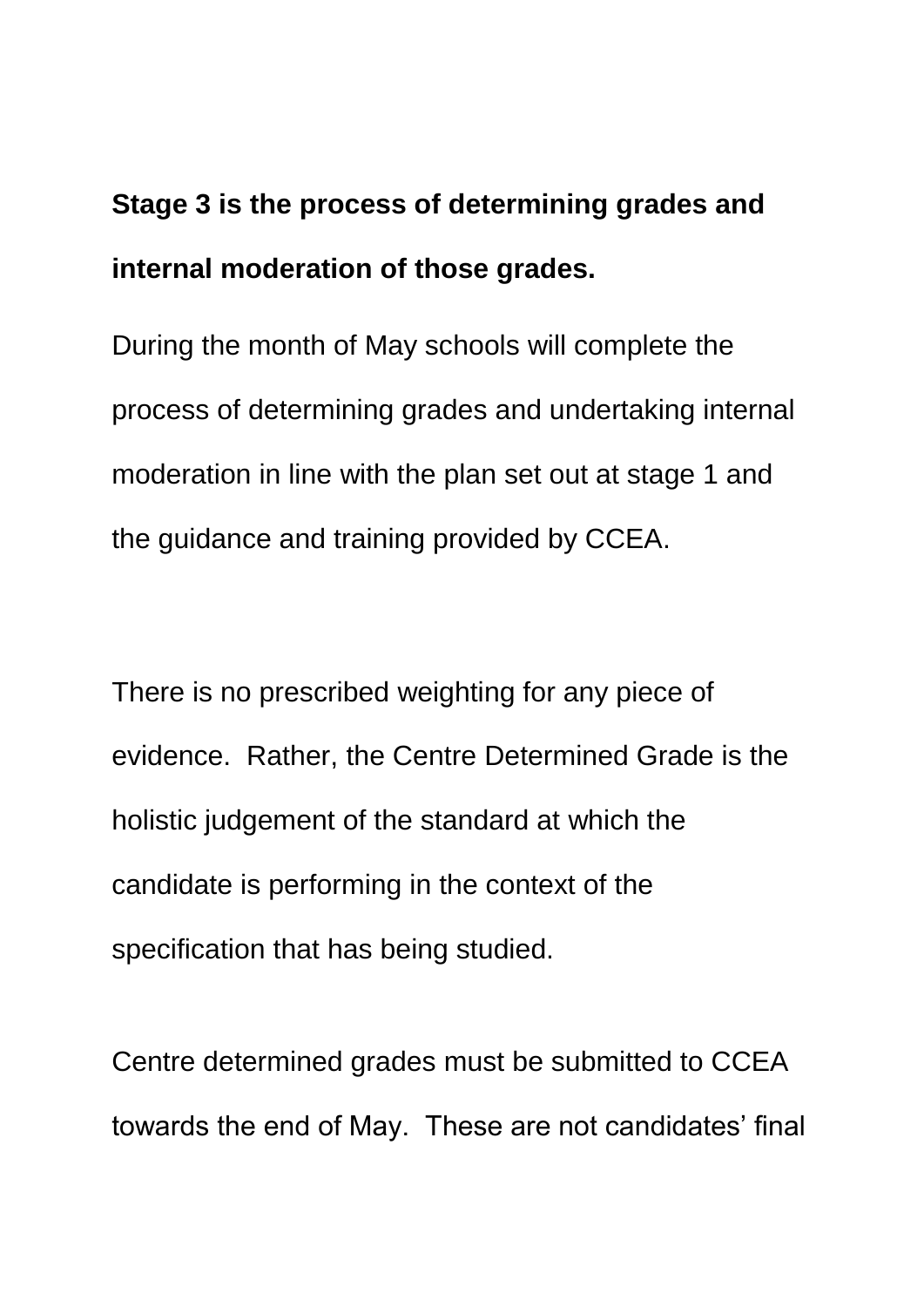grades and centres will be subject to an external quality review.

#### **Stage 4 is the external review of evidence**

We want young people, parents, universities and employers to have confidence that grades awarded by different schools and colleges are of the right and consistent standard.

In order to ensure fairness and consistency across centres there will be a process undertaken by CCEA to review the process used by centres to determine grades. Throughout June 2021, CCEA will carry out an external quality assurance process looking at the grades submitted by all schools and colleges and reviewing samples of candidates' work to make sure the grades submitted accurately reflect the outcomes provided**.**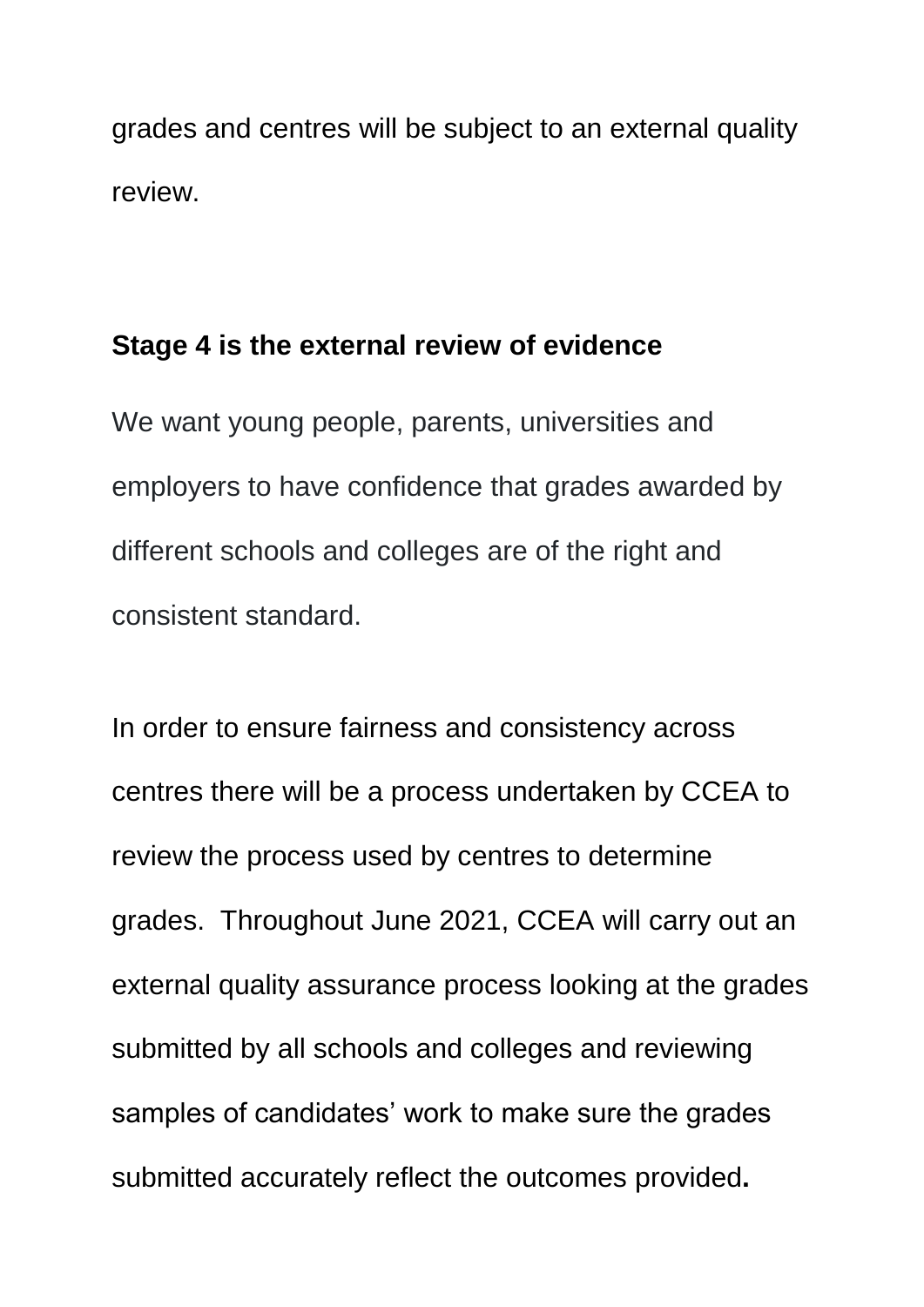Work from every school and college across Northern Ireland will be reviewed. Where there are any concerns that the evidence does not support the grades submitted, CCEA will undertake a more extensive review of the centre's evidence, engage in professional dialogue with the centre, and in some cases may require the centre to re-run their grading process.

# **Stage 5 is the distribution of grades and post-award review**

The date for results to issue remains as I previously announced, 24<sup>th</sup> August for AS and A levels, and 27 August for GCSEs. However, it will be important that results are issued to students in Northern Ireland on the same dates as candidates in other jurisdictions that share the GCSE and A level brand, especially in relation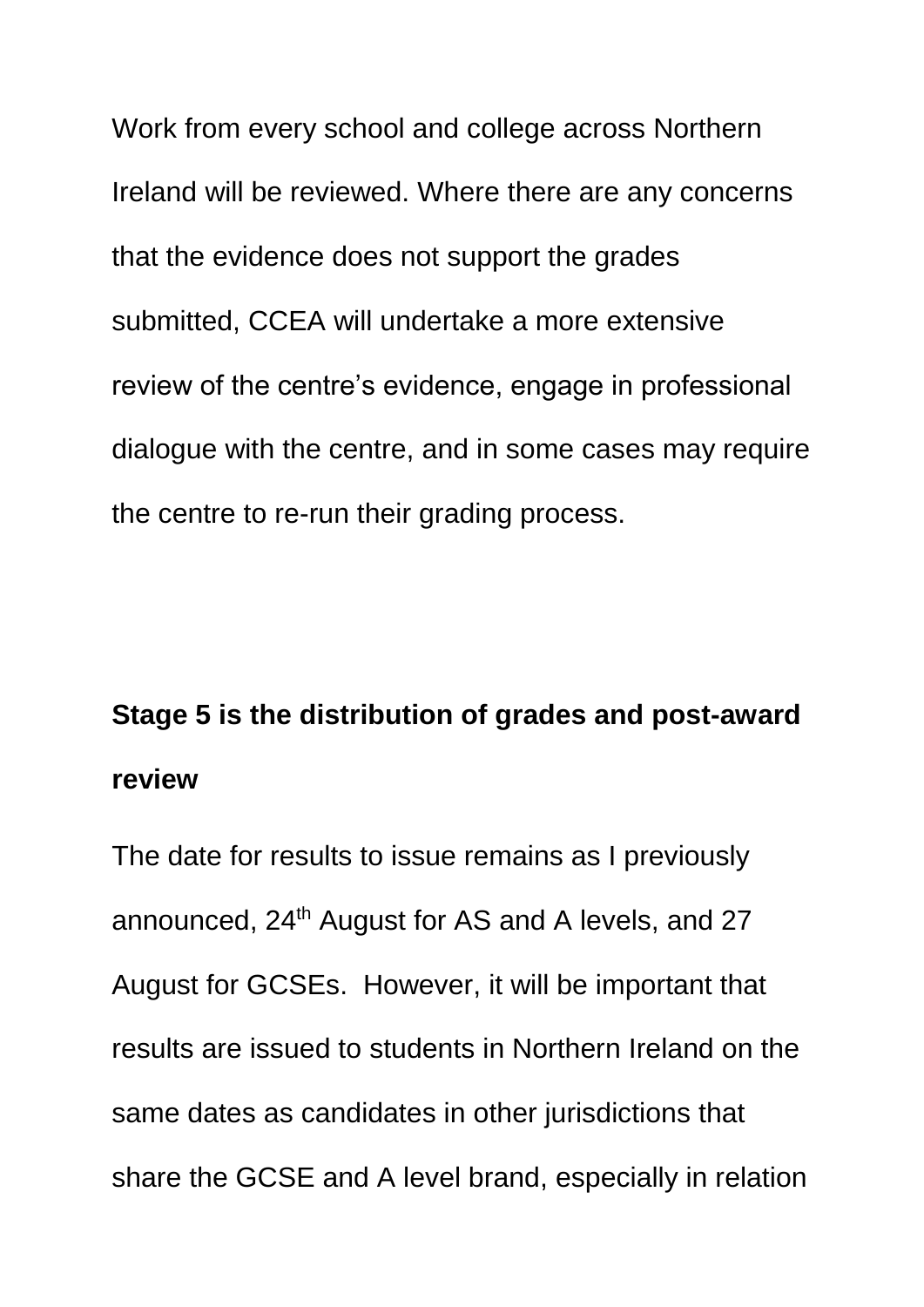to A level results that are needed for university admissions. Ofqual has been consulting on bringing forward the date for issuing results to early July. We have been clear with colleagues in the Department for Education in England that this will not suit Northern Ireland schools, and have urged them to take this into account. CCEA is working closely with awarding organisations and qualifications regulators in England and Wales to agree the date and, as soon as it is agreed, will let centres and students know.

Finally, there will also be a post-award review service to enable any candidate dissatisfied with their grade to appeal the outcome. .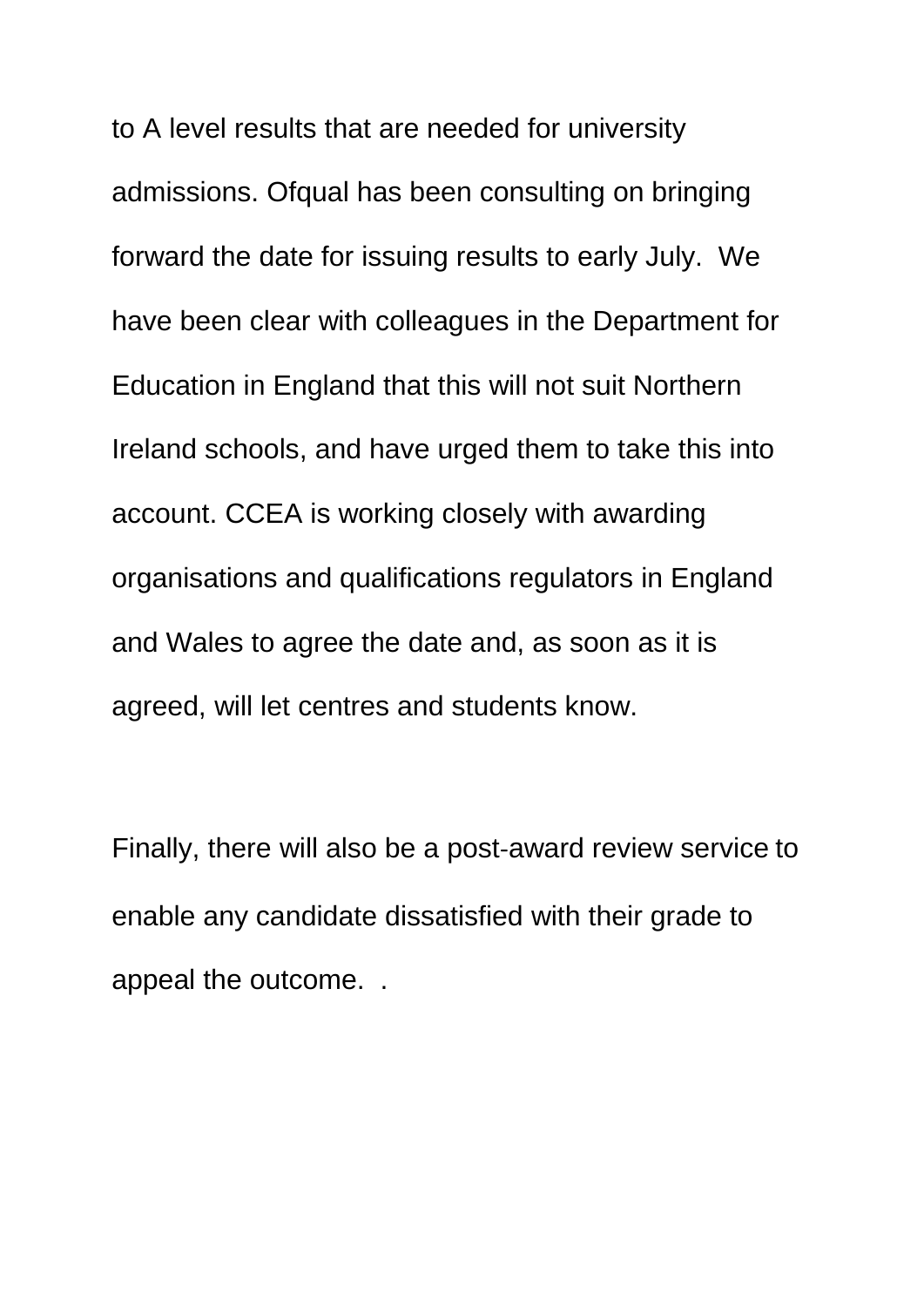Candidates will have a right of appeal to their school or college around the centre determined grade.

Challenges relating to the processes and whether they were followed or implemented correctly or consistently and in line with guidance will be processed by CCEA.

CCEA will be working with other examination boards over the coming months to make sure that a similar appeals process is put in place across all examination boards and further details will be provided in due course. However, I can confirm that I will put in place the same indemnity arrangements as last year to protect schools should they face legal challenges in relation to their role in the alternative awarding process.

#### **Who will be awarded grades?**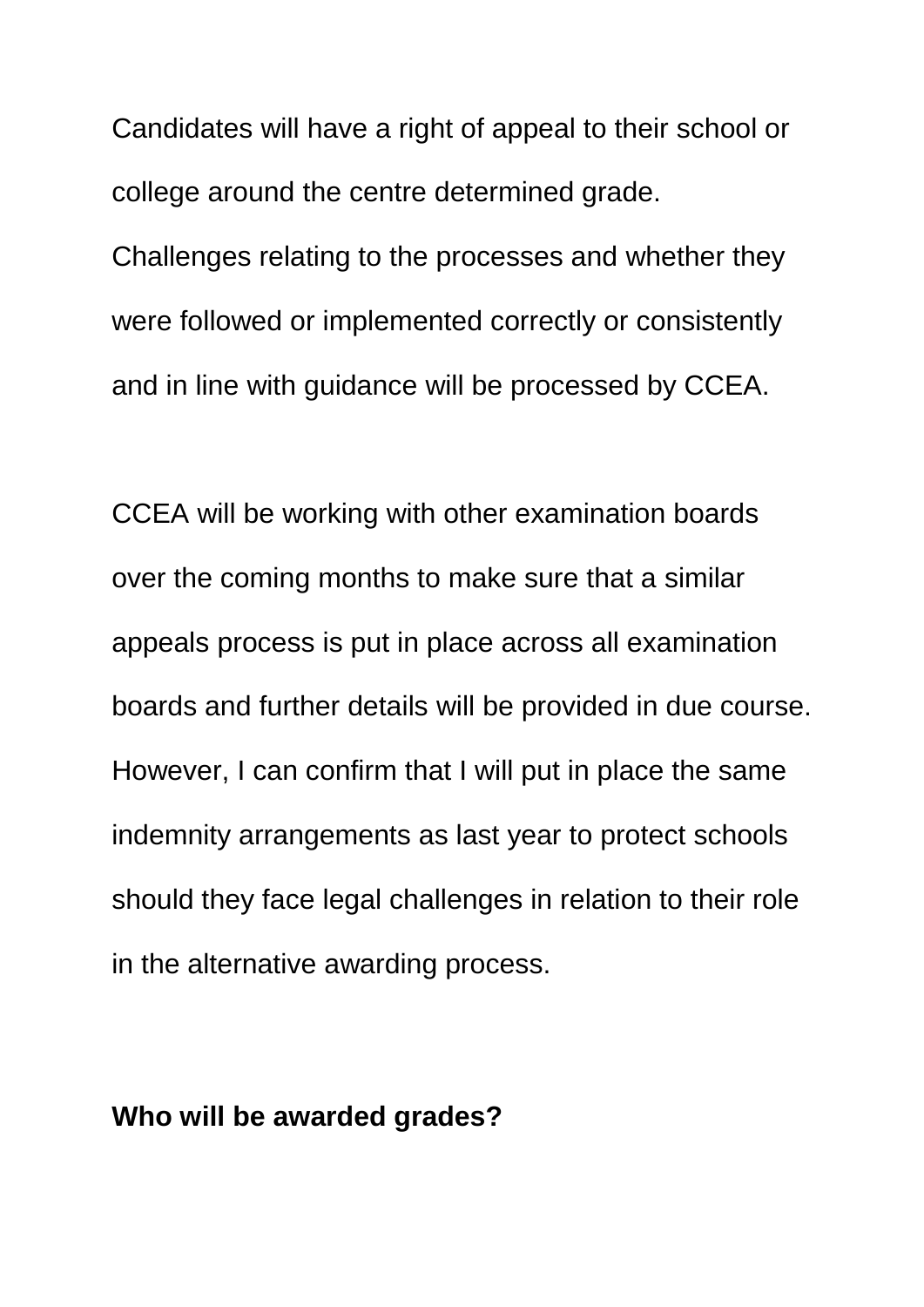All those planning to complete and cash in their qualifications this summer will be awarded a grade. This includes those completing their A level and GCSE qualifications (mainly Year 12 and year 14 learners and those in Further Education and training), as well as those taking AS qualifications. Grades will not be awarded for GCSE units or modules.

I have decided that those in Years 11 and below who may have been planning to cash-in GCSE qualifications this summer may not be entered or awarded GCSE qualifications in 2021. There are two exceptions to this where awarding the grade early may facilitate access to extended learning in the same area:

 Those taking GCSE Maths who plan to progress to GCSE Further Maths in Year 12 will be awarded grades; and,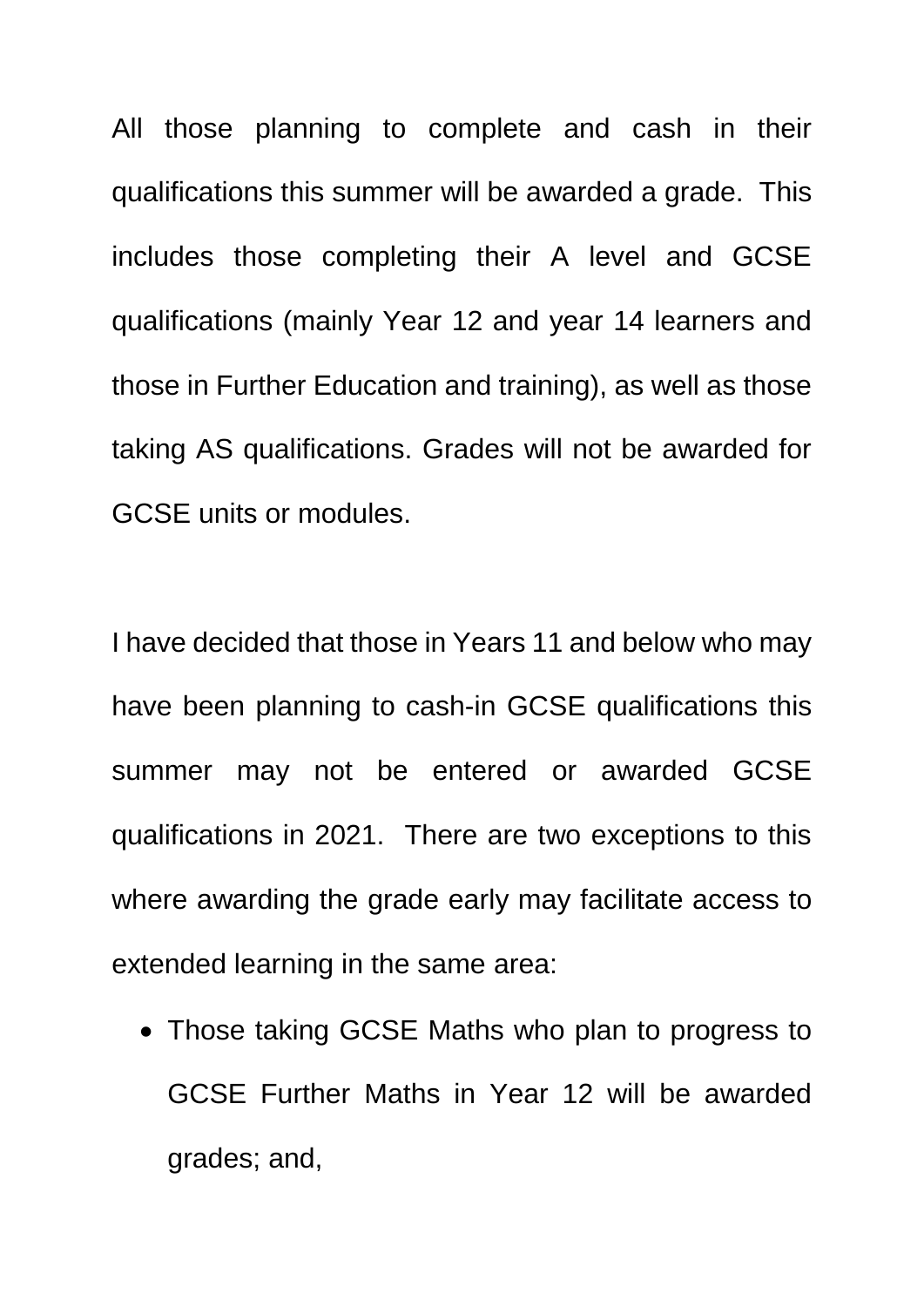Grades will also be awarded to GCSE Irish students who may progress to GCSE Gaelige or require it for progression to other courses delivered in Irish. This decision is in line with the statutory duty to encourage and facilitate Irish Medium education.

**Year 11 and Year 13 – implications for 2022 awarding** Candidates in Year 11 and Year 13 will wish to have more information on the arrangements for qualifications in 2022. CCEA has been asked to look specifically at the arrangements for Years 11 and 13, and the implications for awarding in 2022

As I mentioned earlier, GCSE units or modules will not be awarded grades this summer. Work is still ongoing to consider if AS grades might be carried forward to the A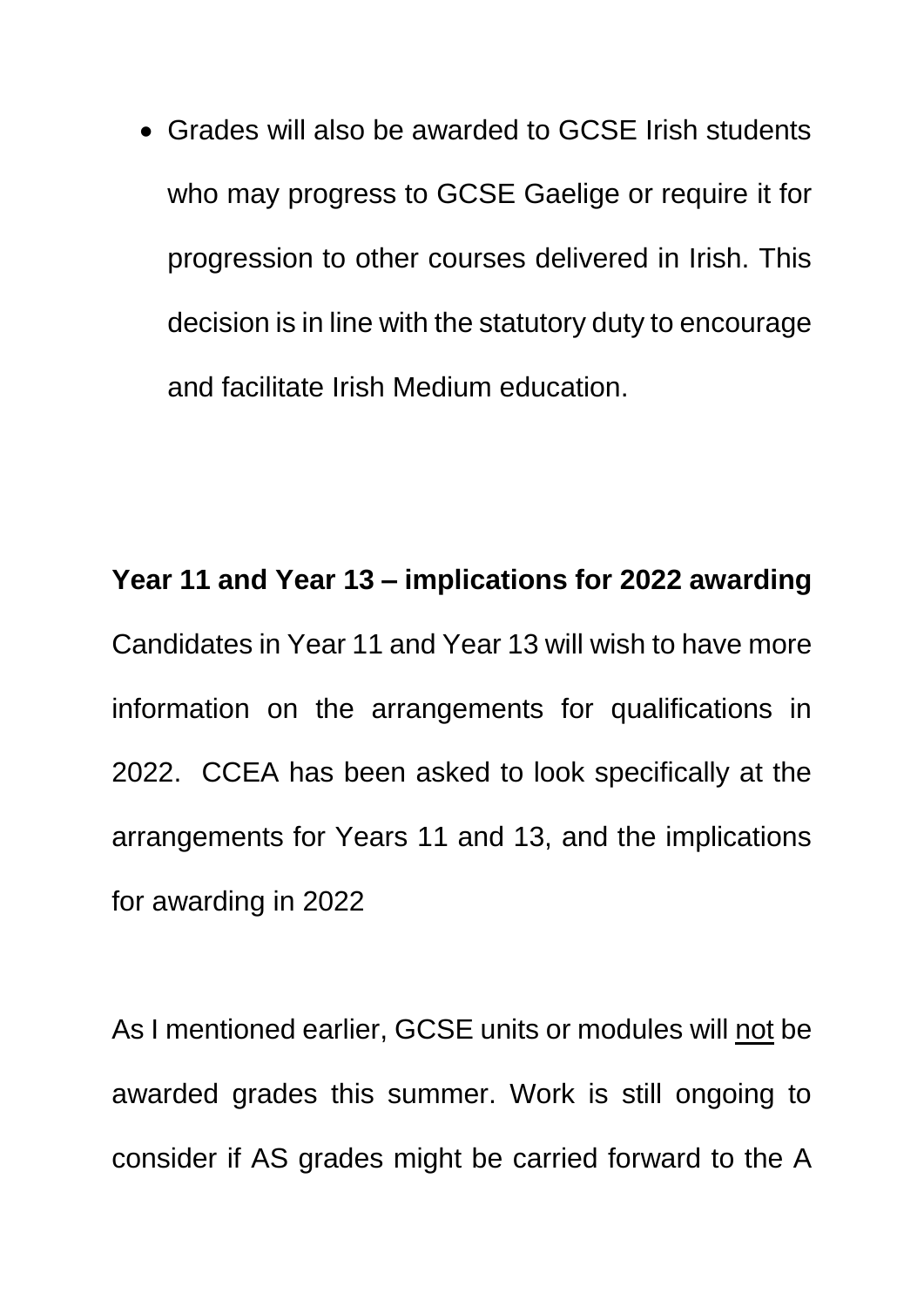level awards in 2022. I am not in a position to confirm arrangements today as this is a very complex matter. However, CCEA is continuing to explore all options and I hope to be able to provide clarity by the end of March or as soon as possible thereafter concerning the arrangements for awarding GCSEs and A levels in 2022. I am conscious that these learners have also experienced significant disruption this year so I will be looking to take steps to reduce the assessment burden in 2022, similar to the adaptions I had announced for 2021 exams.

# **Occupational Studies, CCEA Entry Level and CCEA Vocationally Related qualifications**

Alongside the qualifications that I have already mentioned, CCEA offers 6 pathways through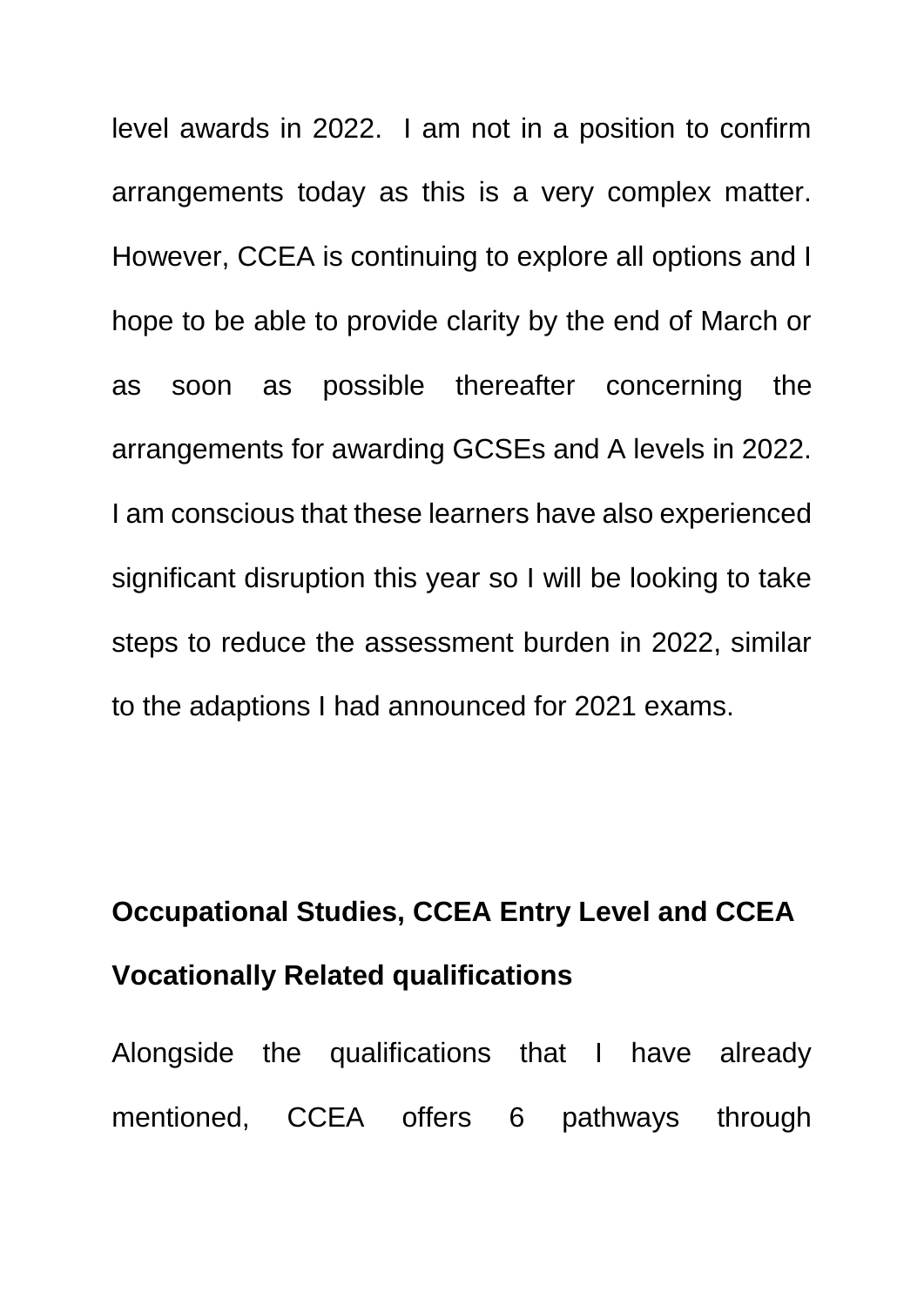Occupational Studies Levels 1 and 2, 14 Entry level qualifications and 26 vocationally related qualifications. These qualifications have no examinations and are not affected by the cancellation of the GCSE and GCE summer examinations timetable. However, the award is based on internal written assessments and practical assessments which are subject to an external moderation process. Whilst some public health adaptations were put in place already, with the ongoing disruption, completing the full quota of practical components and other formal internal assessments for these qualifications will be challenging.

Therefore, for CCEA's Occupational Studies, Entry Level and Vocationally Related qualifications there will be no formal assessment in 2021. Instead, teachers will be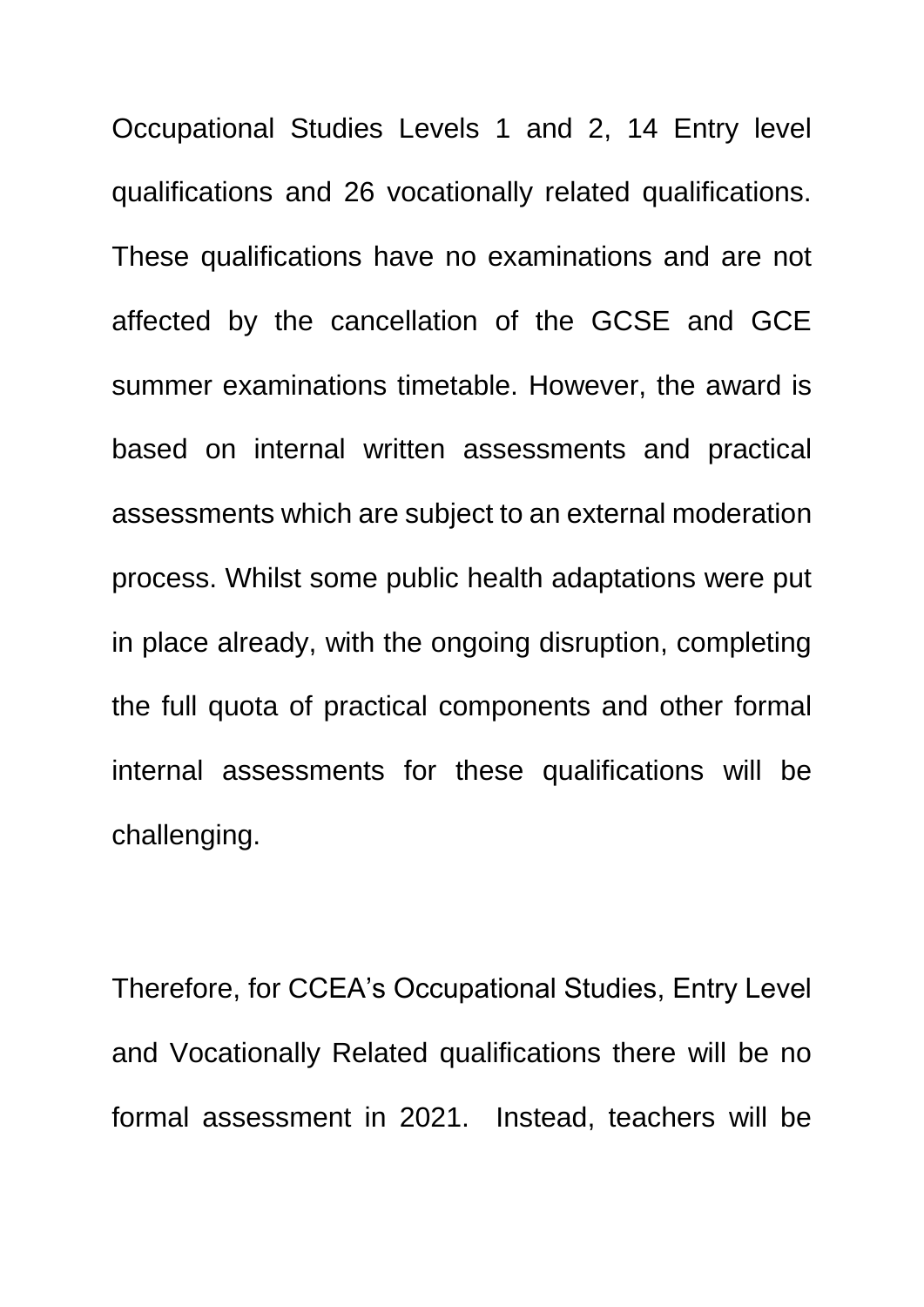asked to use their professional judgement and the evidence available to them in order to reach a Centre Determined Grade. A moderation process, similar to that for GCSEs, will also be incorporated. I have listened to feedback from teachers and Further Education colleagues and I can provide assurances that CCEA will provide detailed guidance and support to help teachers make these judgements.

I recognise that some learners may be working towards other Entry Level or Vocational qualifications provided by an Awarding Organisation other than CCEA. These qualifications fall under the remit of the Department for the Economy.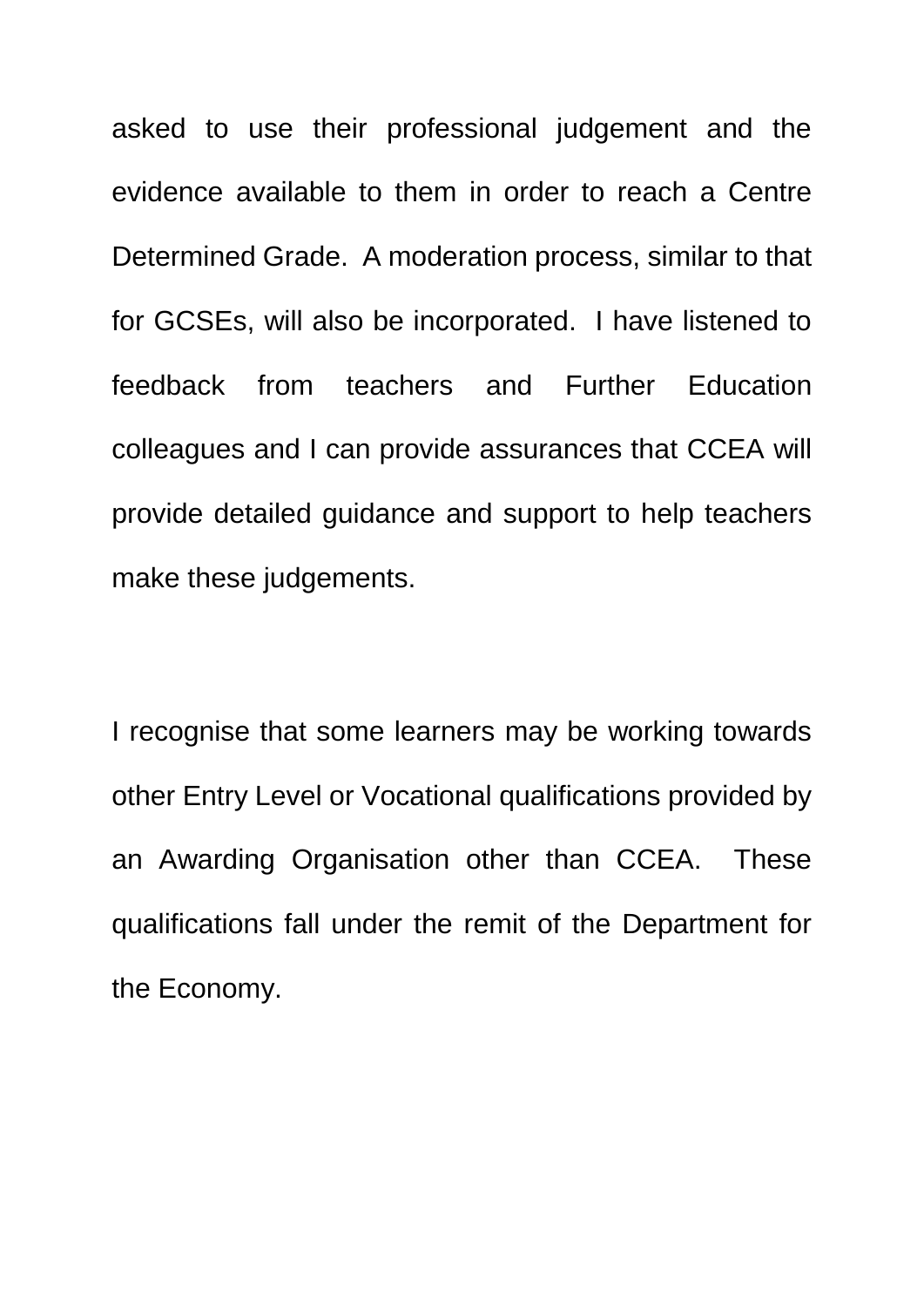The Minister for the Economy recently announced the cancellation of all external vocational exams for the remainder of this year, including Essential Skills. Adaptations to assessments will also be required, where possible, for the wide range of vocational qualifications relating to occupational competence, such as Licence to practice. I understand that the Minister has instructed CCEA Regulation to ensure that awarding organisations put in place suitable alternative awarding arrangements that are reflective of this year's particular circumstances and which will ensure that learners receive fair and timely results.

I understand that Minister Dodds expects clarity on the alternative arrangements for the majority of vocational qualifications to be provided by awarding organisations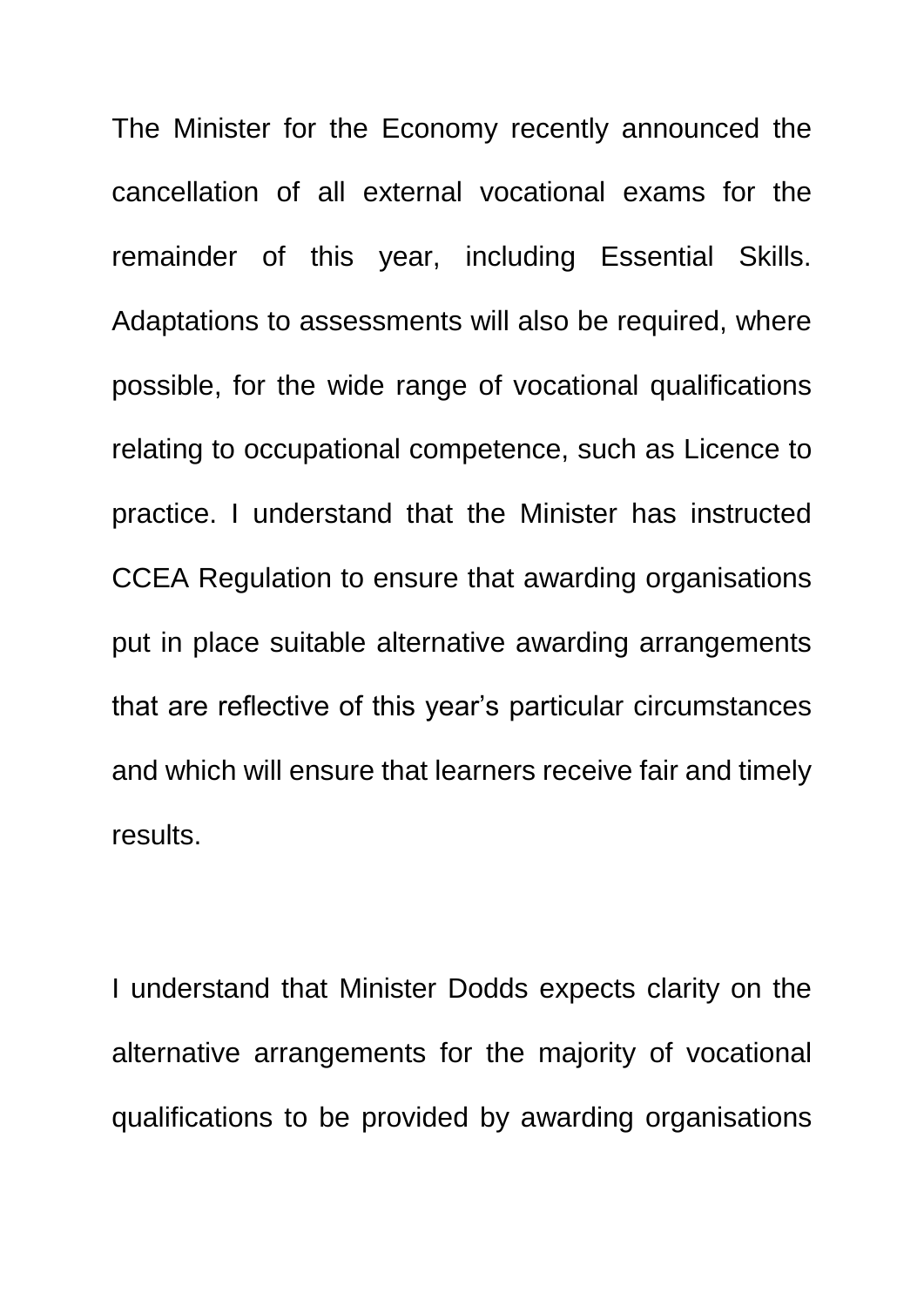as early as possible in March 2021. In relation to Essential Skills and other Northern Ireland only qualifications, the Minister expects clarity on the alternative arrangements to be available by the end of February 2021.

#### **Conclusion**

In conclusion, I thank the House for the opportunity to address you on these importance issues.

Fairness to pupils is my priority, and will continue to be at the forefront of every decision I take.

In these exceptional times, I have taken exceptional and unprecedented steps to ensure our young people are supported to progress in education, training or employment.